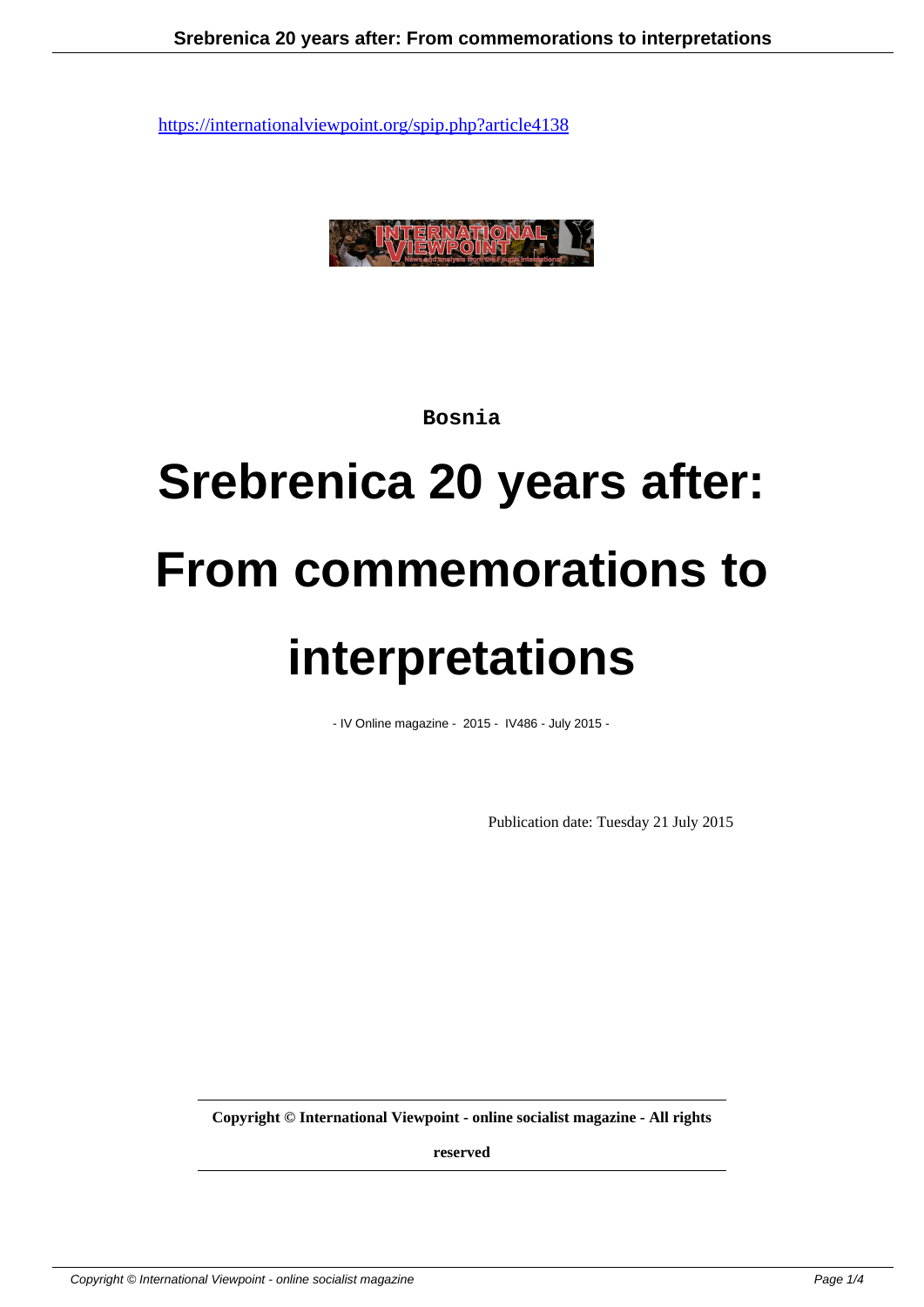**All the diplomatic posturing surrounding the commemoration of the Srebrenica massacre (whether they are for or against the resolution proposed by London characterizing the massacre as genocide), fail to question the essence: what were the causes and authors of these crimes, in the area A and on the ground where the conflicts took place and on the international level where they were "settled"? Homage to the victims of Srebrenica and the full respect of their memory means not mitigating the condemnation of what were certainly war crimes and crimes against humanity, but also giving them a political meaning.**

On July 11-13, 1995, 8,000 Bosnian Muslim men and boys were separated from women and small children, and then murdered and thrown into mass graves. This reality is not challenged in Moscow or Belgrade whose leaders will be present at the commemorations. These crimes were condemned by the Serbian parliament and, according to a recent poll by 54% of persons interviewed in Serbia - although 70% reject, like their leaders, the characterization as genocide. Such a refusal is without doubt still more radical within the Republika Srpska $A$  - the Bosnian Serb entity where the massacre itself occurred: here, it is still likely that the political leader Radovan Karadzic as well as the commander of the Bosnian Serb armed forces General Ratko Mladic, Â who are waiting in the Hague for the verdict of their trial for genocide, are still perceived as  $\hat{A}$  "heroes". $\hat{A}$ 

We are therefore on this 11 July 2015, very far from a common "truth" and a clear denunciation of responsibilities. But what responsibilities? Contrary to what the dominant commentaries say, it is not the term of genocide which is the real test of "the facts", without omission and on a scale allowing their full interpretation. The tree of the "word" (genocide) risks hiding a dark forest with two components - that of the dismemberment of the former Yugoslavia on "ethnic" bases, and that of international realpolitik as the background to the signing of the Dayton agreement, a few weeks after the massacre in Srebrenica. It is to establish the obvious links between this massacre and the set of "conditions" $\hat{A}$  that allowed US diplomacy to have signed, a few weeks later, the Dayton accords proclaiming "one" Bosnia-Herzegovina, deeply traumatized and divided, "sovereign" and under a de facto international protectorate. [1] Strangely, the Guardian does not include Franjo Tudjman among the major actors of Dayton and forgets to mention the ethnic cleansing of hundreds of thousands of Serbs from the Krajina, as one of the pre-conditions of Daytona]].Â

## **What "truth"?**

The United Kingdom, by presenting to the United Nations a resolution strongly supported by the United States (masterminds of the Dayton agreements) claims, by adopting the term used by the International Criminal Tribunal for the former Yugoslavia (ICTY) to characterize the massacre of Srebrenica, to implement the truth. But it is far from being demonstrated that the ICTY - dependent on the funding and political pressures of the major powers, which have put it in place in an ad hoc manner - has been able itself to exercise any authority of "truth" on the international responsibilities of such a tragedy; it has also not allowed any analysis of how it fits into the wars of "ethnic cleansing" which ravaged Bosnia for three years, with about 100,000 deaths (70% Muslims, who are only 43% of the total population) and several hundred thousand refugees and internally displaced persons.

US diplomacy exploited the failures of the "peace plans" as originally conceived by the European governments and the United Nations - the plans failing successively in the face of the advanced practice, on the ground, of ethnic cleansing: two states in the Bosnian state tended thus to forge themselves by actions of terrorizing the "undesirable" population, on the one hand A "Republika Srpska"" (Serb dominated) and parallel to this (which is generally not said) A Herzeg-Bosna (around Mostar, Croat dominated). The ultra-nationalist militias A of these two side met from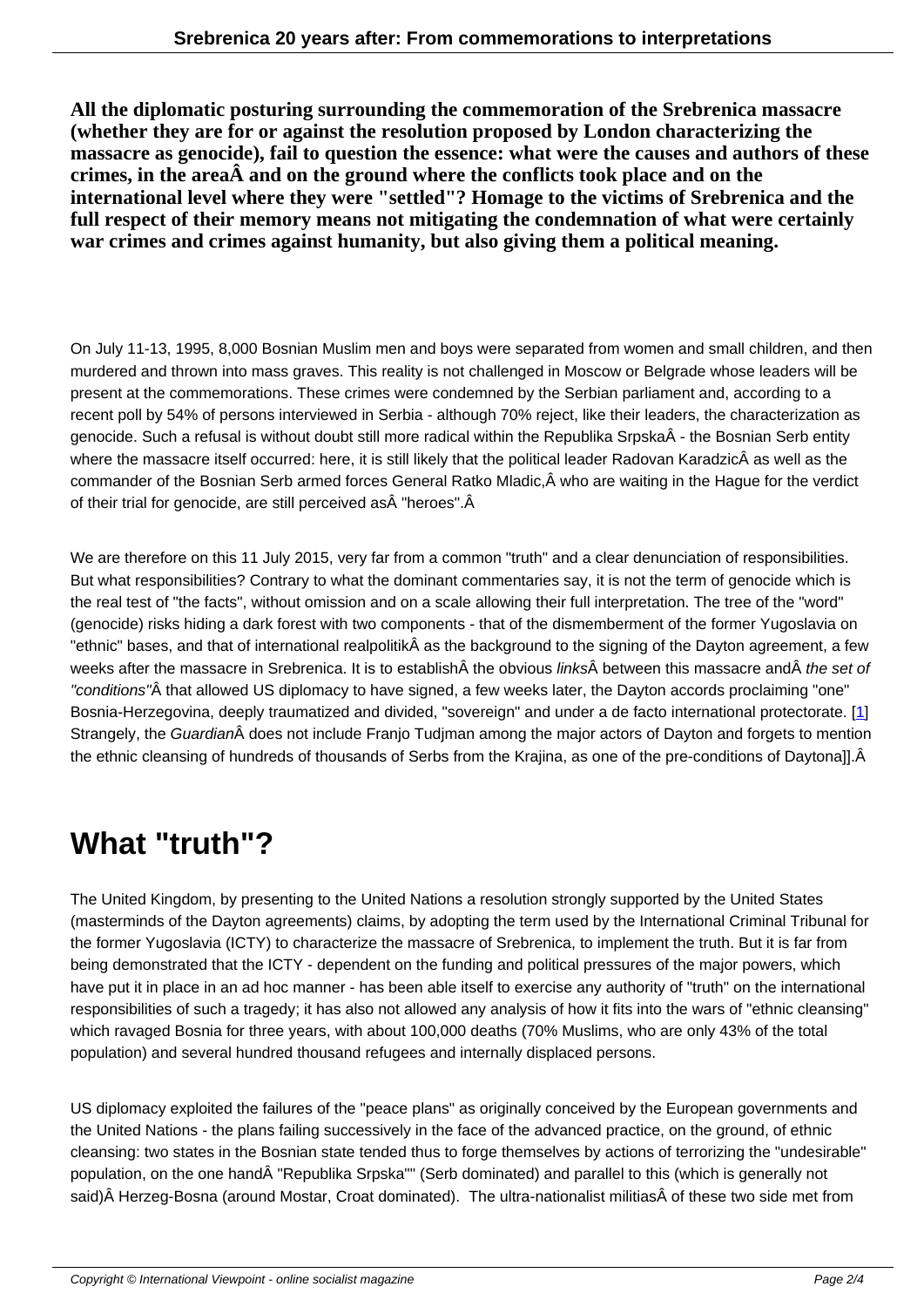1991 and encircled Sarajevo, advancing their parallel projects on the backs of the populations most attached to a multi-communitarian Bosnia Herzegovina, the Muslims in particular (known as Bosniaks since the 1990s).Â

One of the constants of the failures of UN and European policies was that they were designing pseudo "peace plans" in the context of wars: the negotiations only confirmed the progress of the territories controlled by the Serb and Croat nationalist militias; but none of the European powers engaged in these plans, any more than the United States which remained on the margin until 1994-5, were ready to interpose themselves against ethnic cleansing, or lose a single man. The UN forces were supposed to guarantee a "peace" which did not exist in the plans. But in the security zones they should theoretically protect the people. If they did not do so at Srebrenica it was because they did not have (any more) the mandate to do so.

When Richard Holbrooke took up the "dossier", a spectacular turn was made by NATO, exploiting the impasses of the United Nations and the EU, the United States seizing on the Bosnian conflict to maintain NATO and then redeploy it - after 1991, despite the end of the cold war. In practice, a few NATO "targeted strikes" by NATO on a United Nations mandate, against the Serb-Bosnian forces, accompanied the delivery of US weapons to the Croatian army: this allowed Washington, without engaging American ground troops, to balance the relationship of forces on the ground. But this overall arrangement also camouflaged a pragmatic turn: Slobodan Milosevic, previously denounced by the US as a "Serbo-Communist" and the "Butcher of the Balkans", was linked to the negotiations at Dayton, as he had been in 1993 with the European and UN peace plans in Croatia and then in Bosnia. Holbrooke was seeking a "stabilization" of the whole region by balancing power relationships and compromise without clear defeat - "principles" and human victims counted for little in these calculations.

Behind the Dayton agreements lay therefore a first pre-condition: the "map" of the state of Bosnia-Herzegovina according to the constitution drafted by the United States, should be perceived as beneficial by each of the signatories, therefore "acceptable" without continuation of the war, from the point of view of the protagonists. After three years of ethnic cleansing under the direction of the Bosnian Serb nationalist forces, the Serbian "entity" (the so-called "Republika Srpska") was going to be endorsed in Dayton on 49% of Bosnia-Herzegovina - but so that the weapons would fall silent, the Bosnian Serb forces had to be left to suppress the "ungovernable" enclave of Srebrenica. The remaining 51% would be attributed to the "Muslim-Croat federation", the second "entity" created by the Dayton accords. It went, under US pressure, to contain the separatism of Herceg-Bosna where the Croat nationalist militias had notably destroyed the Muslim areas of Mostar, through a fragile and forced "anti-Serb" alliance within this "federation".

In other words, at Dayton, the most "separatist" Bosnian Serb and Bosnian Croat militias and nationalist leaders were excluded in order to maintain the fiction of a unified state; but it was necessary to make the people accept as "representative" of their interests respectively Slobodan Milosevic (leader of Serbia), Franjo Tudjman (head of the Croatian state), and A Aljia A Izetbegovic in Sarajevo. The three signed the Dayton agreements for reasons which were of course opposed: Izetbegovic accepted because they maintained a supposed sovereign and indivisible Herzegovina of which he could officially be president; while the leaders in Belgrade and Zagreb understood, as they had from the beginning of the 1990s, that it amounted to an ethnic division of Bosnia, defended in a radical way on the ground by the Bosnian Serb and Croat nationalist forces.Â

Henceforth the accords included a constitution of Bosnia and Herzegovina, allowing Belgrade and Zagreb strong ties with the "entities" defined on an ethnic basis. Bosnian Serb and Bosnian Croat forces accordingly agreed to be represented by the leaders of the neighbouring states, because they had  $\hat{A}$  gone as far as possible  $\hat{A}$  through force of arms, and their "advances" were in large part recognized by the new constitution of Dayton. The hope of separatist forces was also that time would leave the door open to a subsequent break-up of Bosnia. As for Milosevic and Tudjman, their "moderation" - by comparison to the Âultra-nationalists on the ground - earned them international recognition (with the key mitigation of sanctions against Belgrade) and especially, they became masters at home to manage the fate of their respective "minority": the silence on the conflicts in Kosovo at Dayton went hand in hand